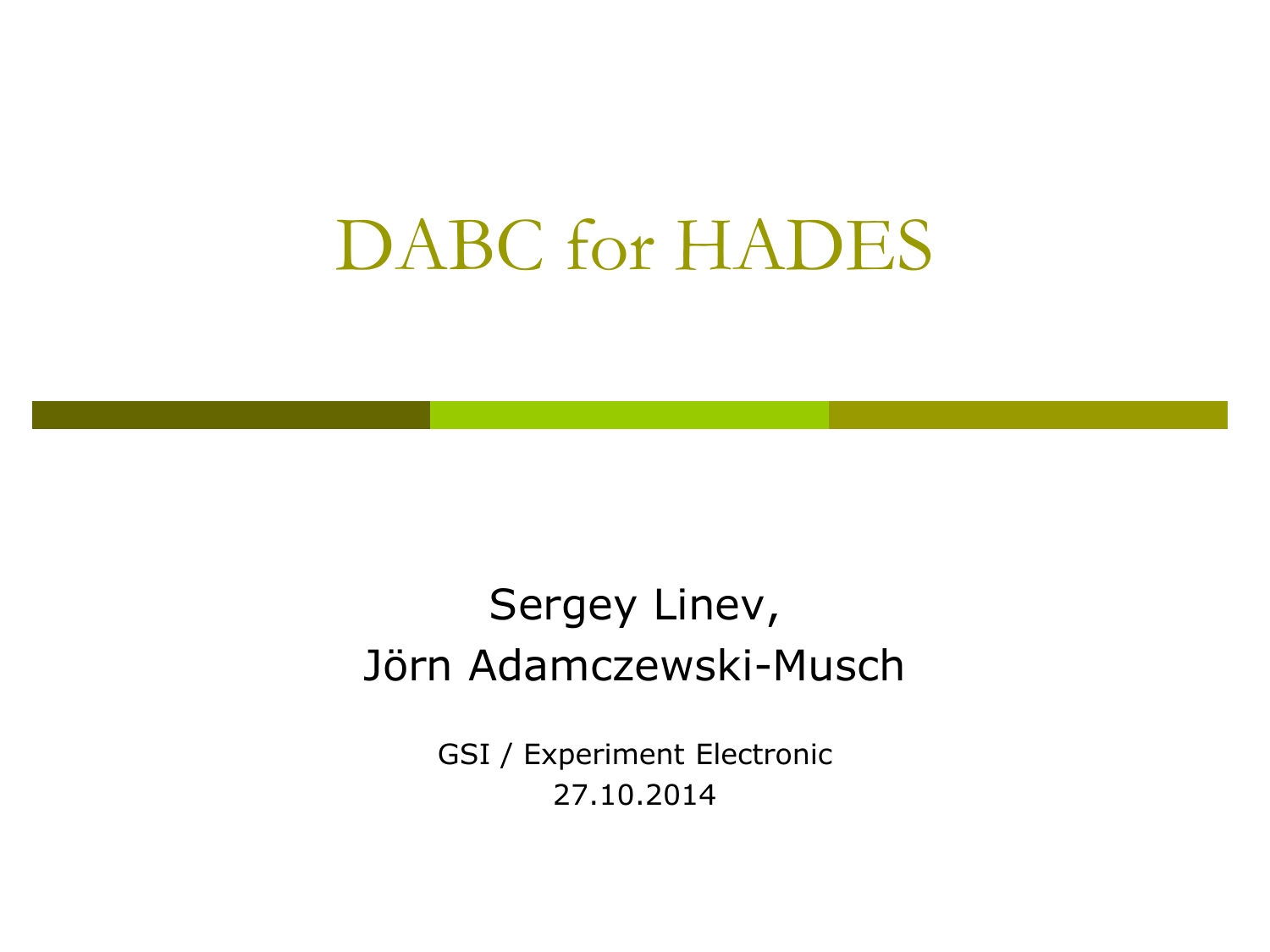### **Outlook**

### DABC in last beamtime DAQ upgrade possibilities THttpServer and JavaScript ROOT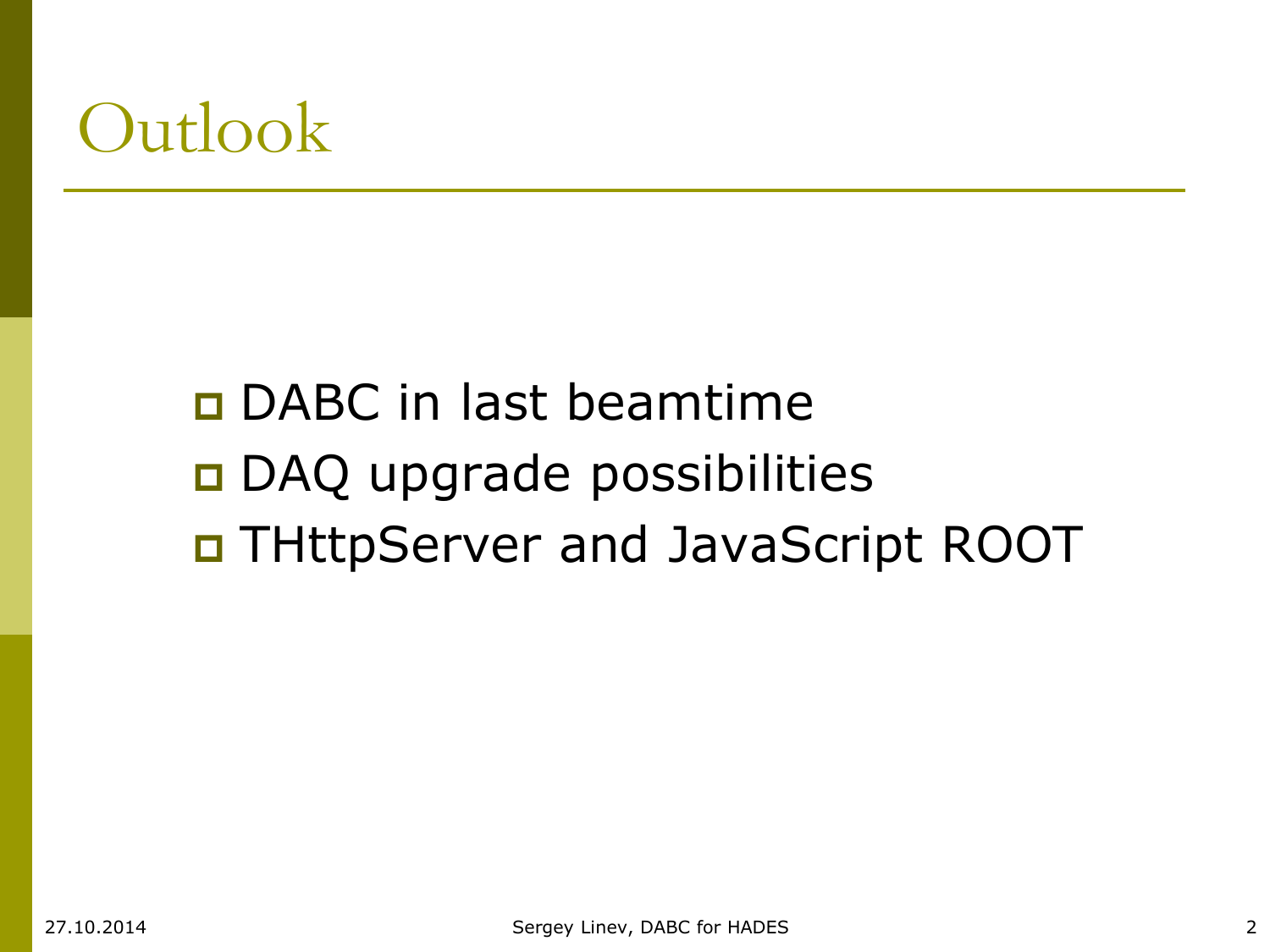# HADES DAQ before

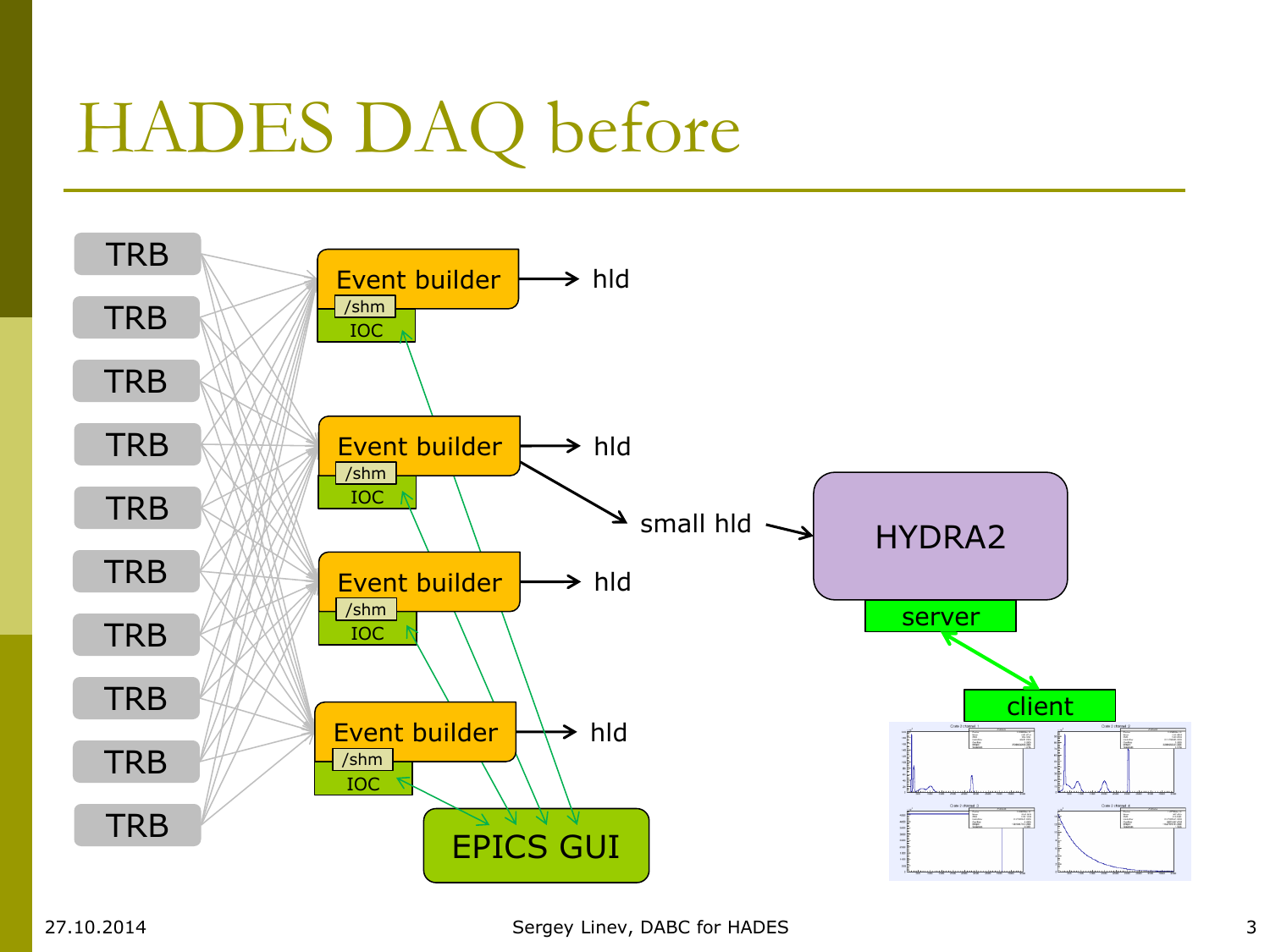# HADES DAQ now

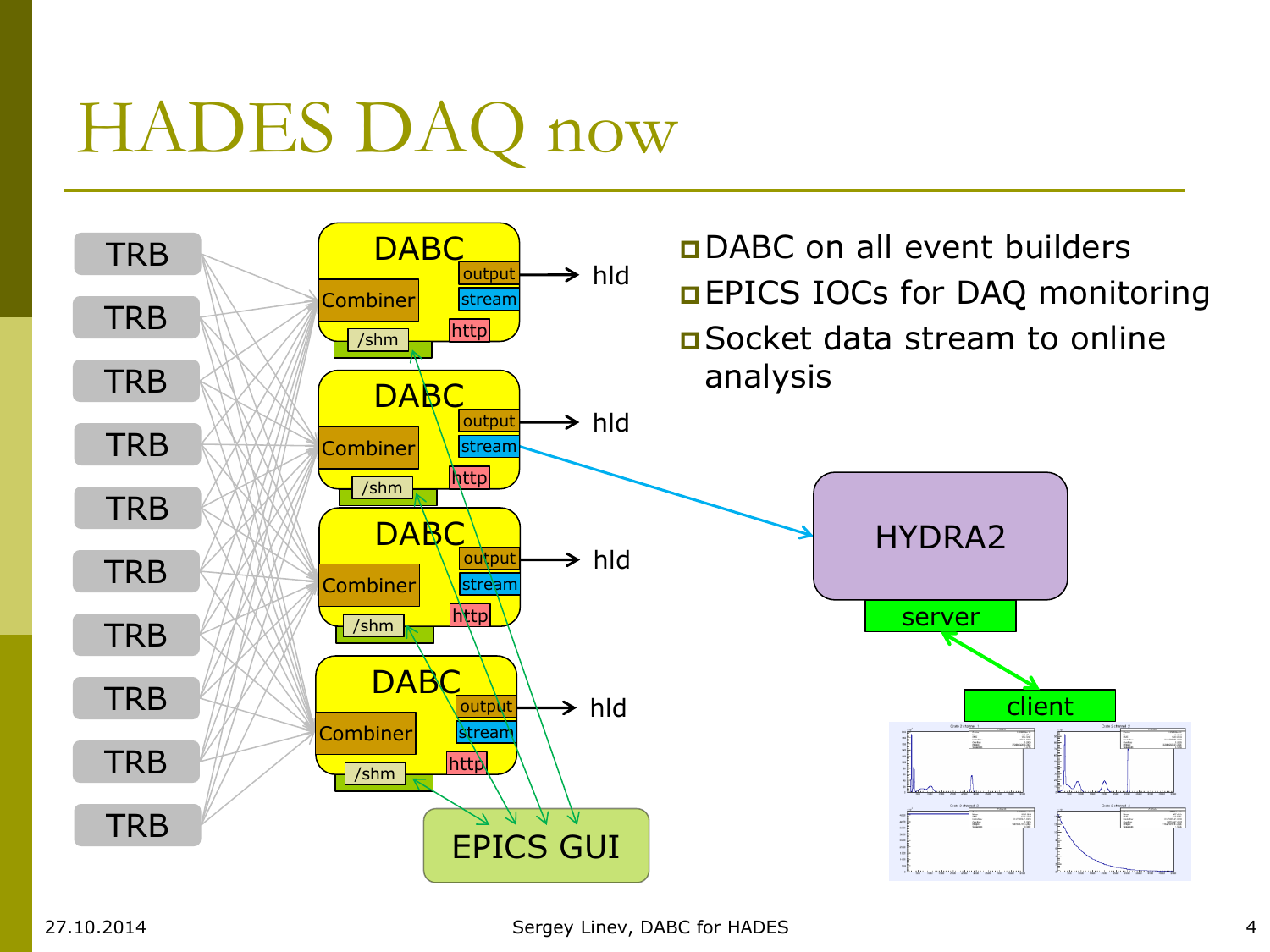## DABC event builder – many threads

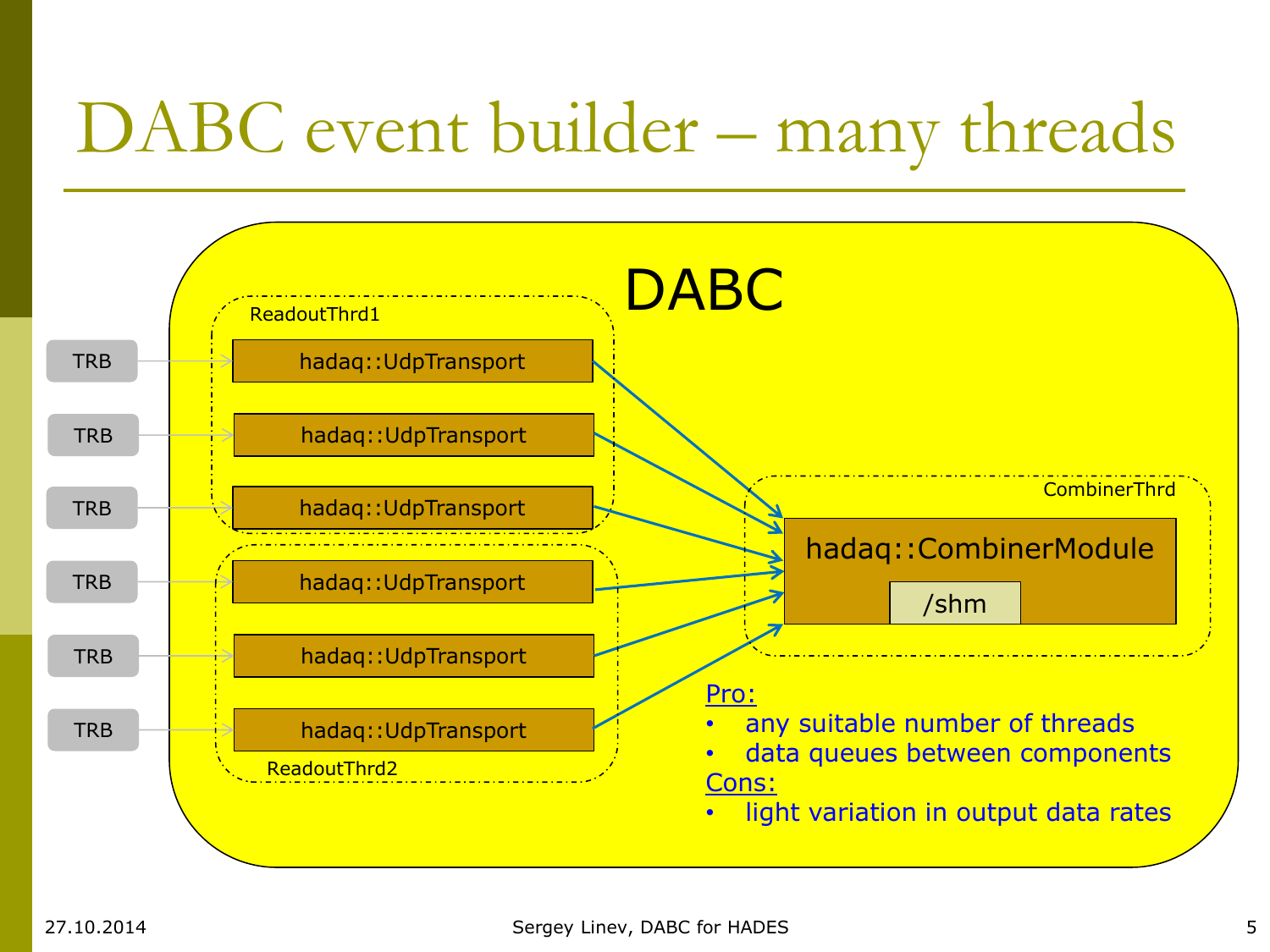# DAQ upgrade possibilities

### **D** UDP-based event building

- **n** connection-less, therefore very flexible
- potential data loss at high rates
- **Exding 1** event building can be done with DABC nodes

### □ TRB3/TDC calibrations

- large volume in database ( $\sim$ 2KB/channel/day)
- can be performed online
- **n** can be integrated in DABC event builder
- requires changes in network topology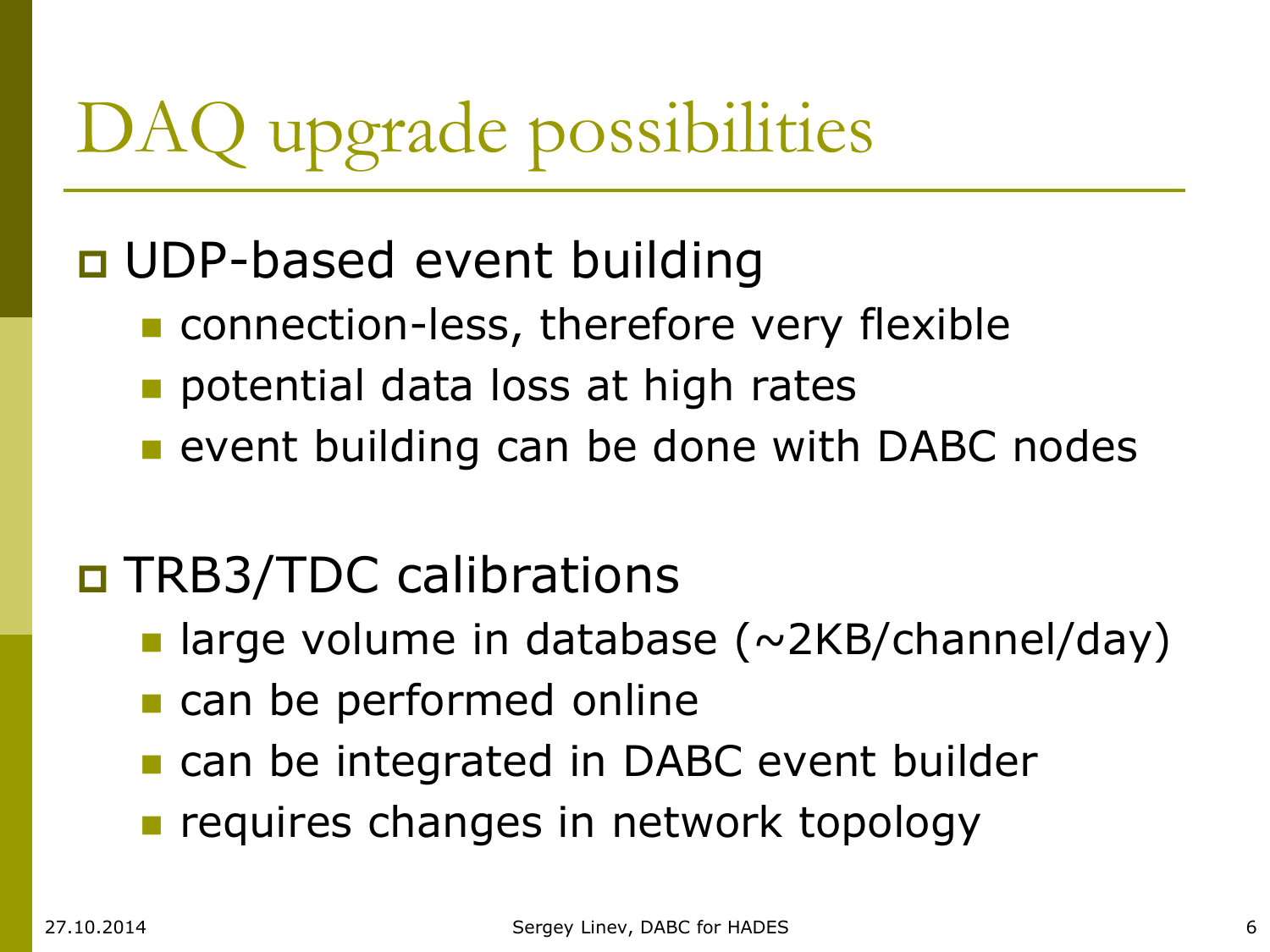# Change networking topology

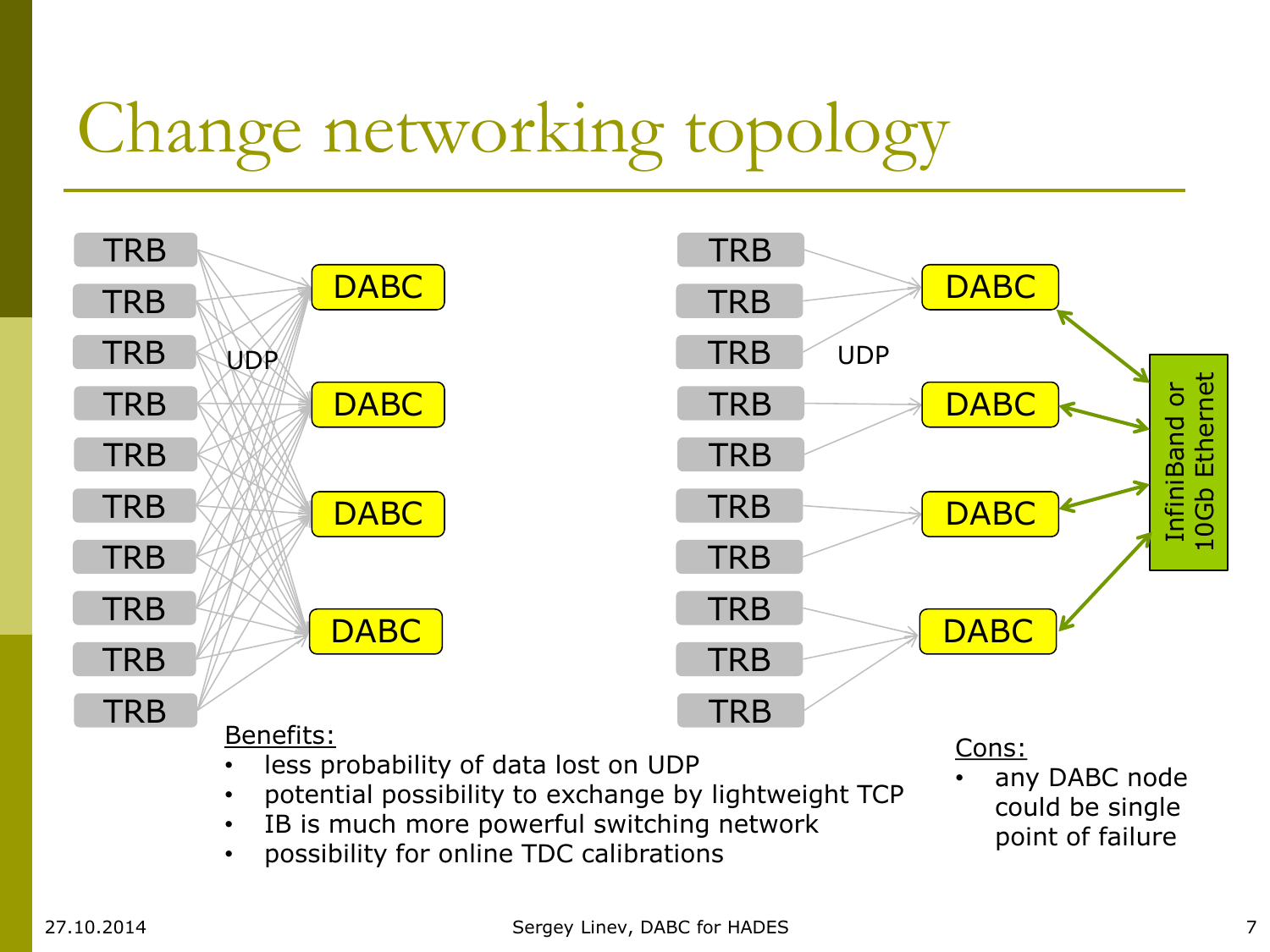# THttpServer and JavaScript ROOT

- **D** New development in ROOT
- **D** Since June 2014 in official ROOT releases
- **Provide generic web interface for arbitrary** ROOT-based applications
- **D** Very easy to build custom web pages with ROOT graphics inside
- **D** Docs and many examples

■ <http://web-docs.gsi.de/~linev/js/>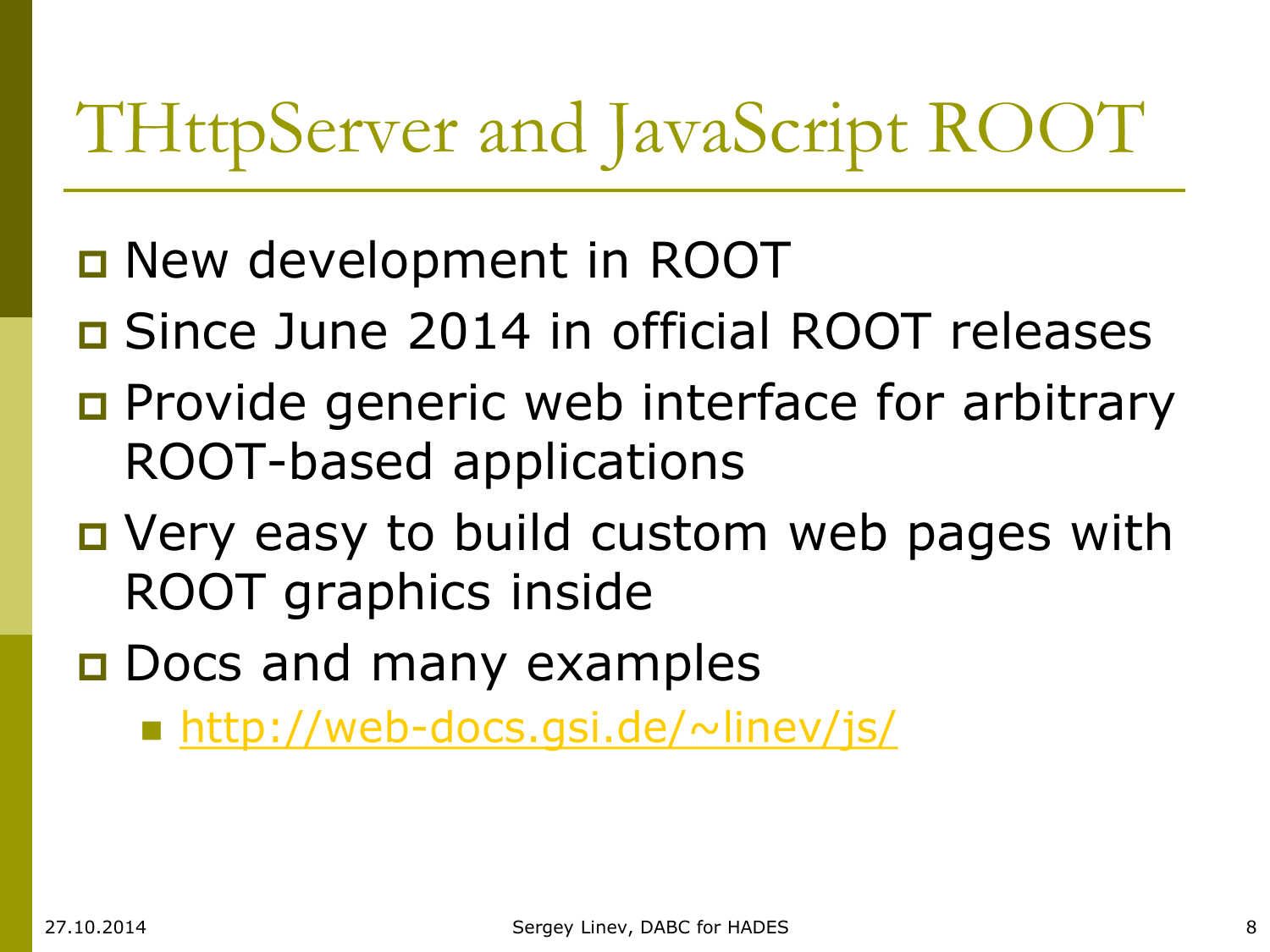# THttpServer in ROOT

- n http access to any ROOT-based application
- **n** threads safe
- **□** directly creates JSON representation
	- **ROOT I/O remains on server side**
- $\Box$  access to every data-member in registered objects
- □ JavaScript ROOT for visualization
- **Demo page:** <http://web-docs.gsi.de/~linev/js/3.0/demo/>